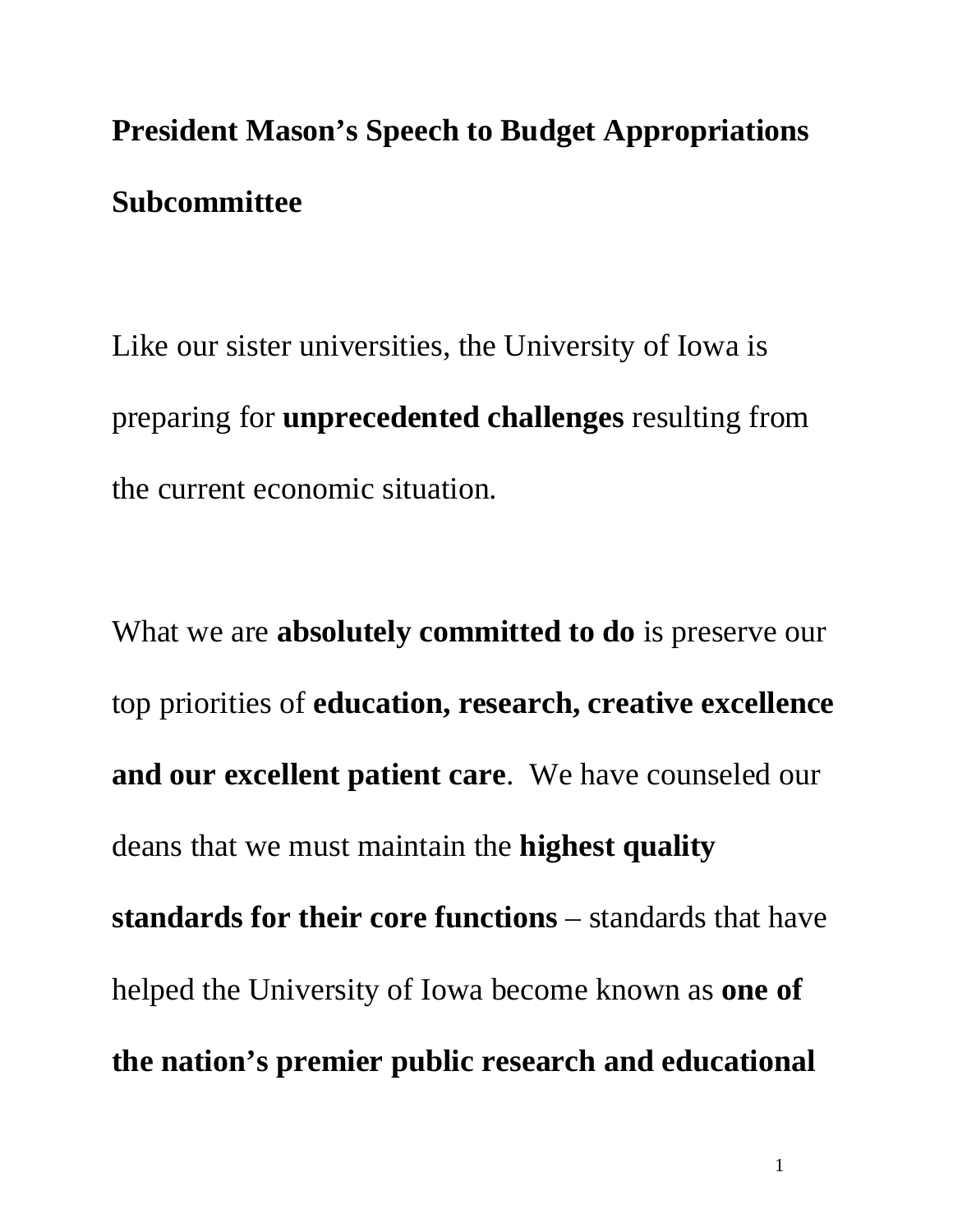**institutions** and yet we know that budget cuts of this magnitude are not made easily or without consequences.

We are committed to offering our students a **richly vibrant and integrated academic experience**. Their education will continue to be **affordable and accessible**, regardless of whether they are Iowa residents … from another state … or from another country.

We are also committed and will continue to expand our collaborative efforts across the State of Iowa to provide greater flexibility for students.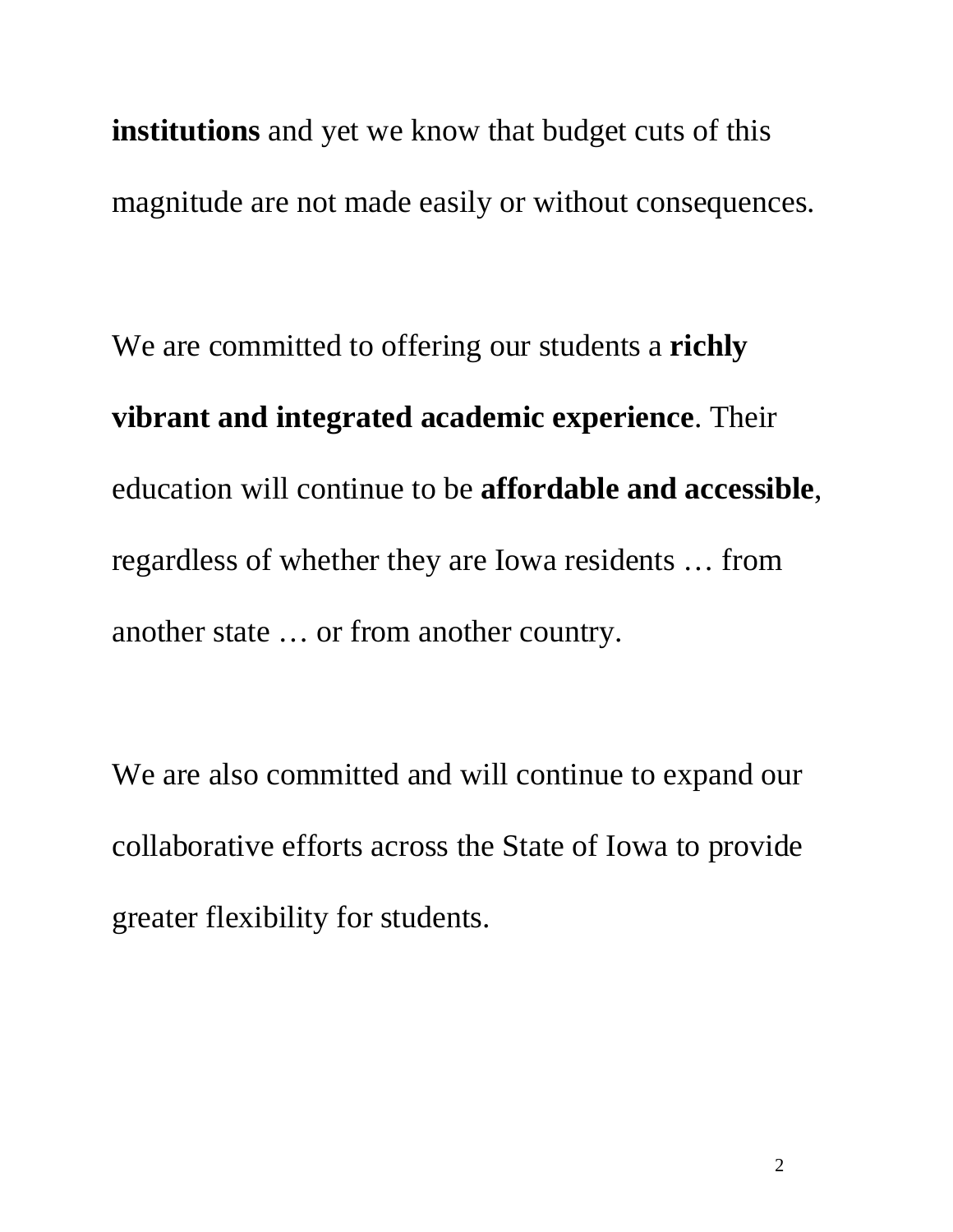Therefore, **we will work to protect certain critical areas**, such as student financial aid … library acquisitions … research funding … and the growth of **emerging centers of excellence** which represent the **future of science and industry as well as arts and culture**. And, we will support **pioneering initiatives**, including our new certificate in sustainability studies, which we will begin offering this fall.

We **cannot abandon** the roughly **3,900 undergraduate** students to whom we grant need-based scholarships each year, **funded through our University Tuition Set-Aside funds**. **These students represent close to 20% of our total undergraduate enrollment.** We know that in this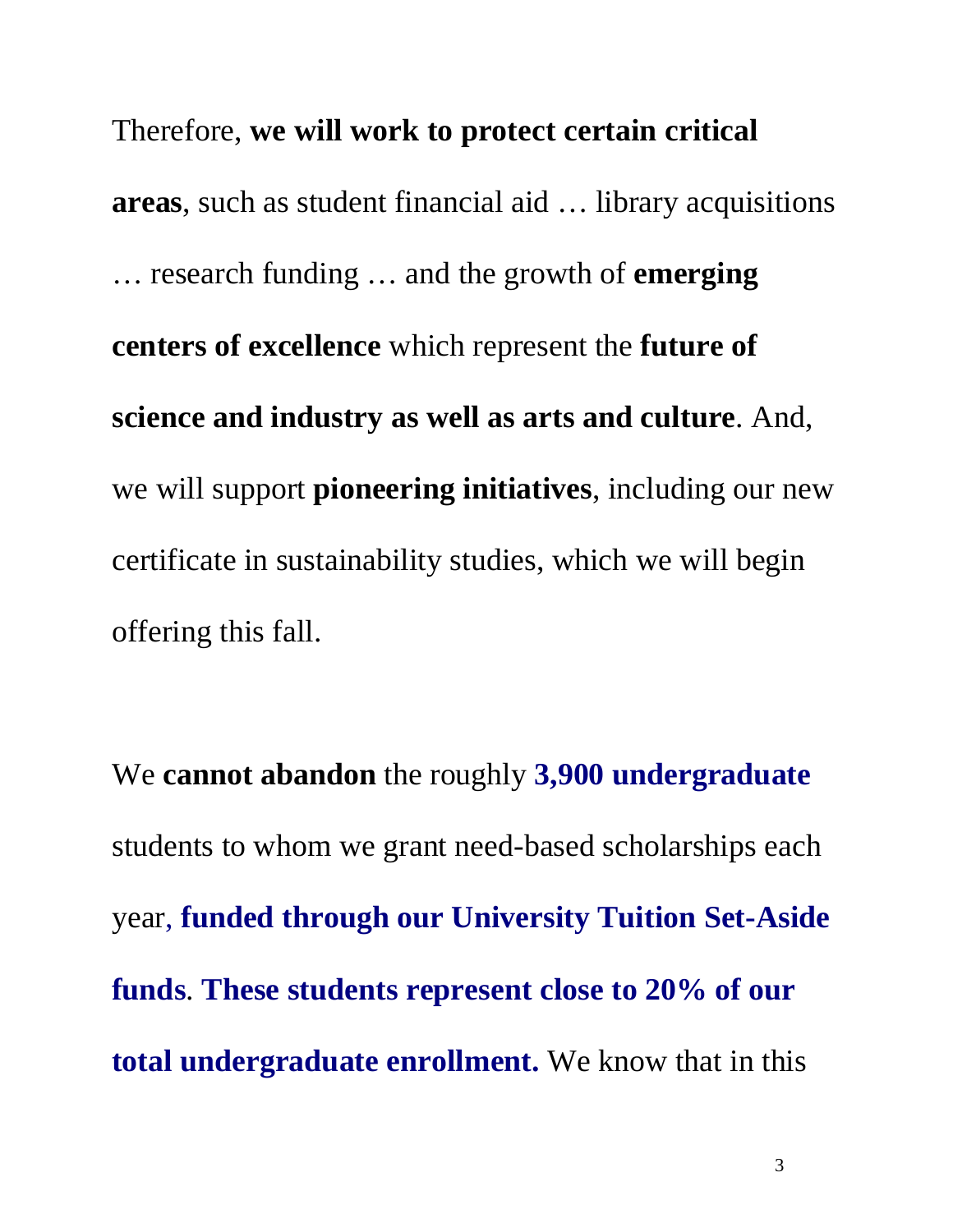economy, **more than ever**, the University of Iowa's financial aid may mean the difference between attending a world-class research institution like the University of Iowa, or not going to college at all. For me this is an issue that is **deeply personal**, as I was the first one in my family to attend a university. I **know first-hand** how much a college education means to those students and their families.

We have students whose families have been displaced by flood or tornadoes, and those whose parents have lost jobs because of the economic downturn – the hope for these young people and their future is best realized by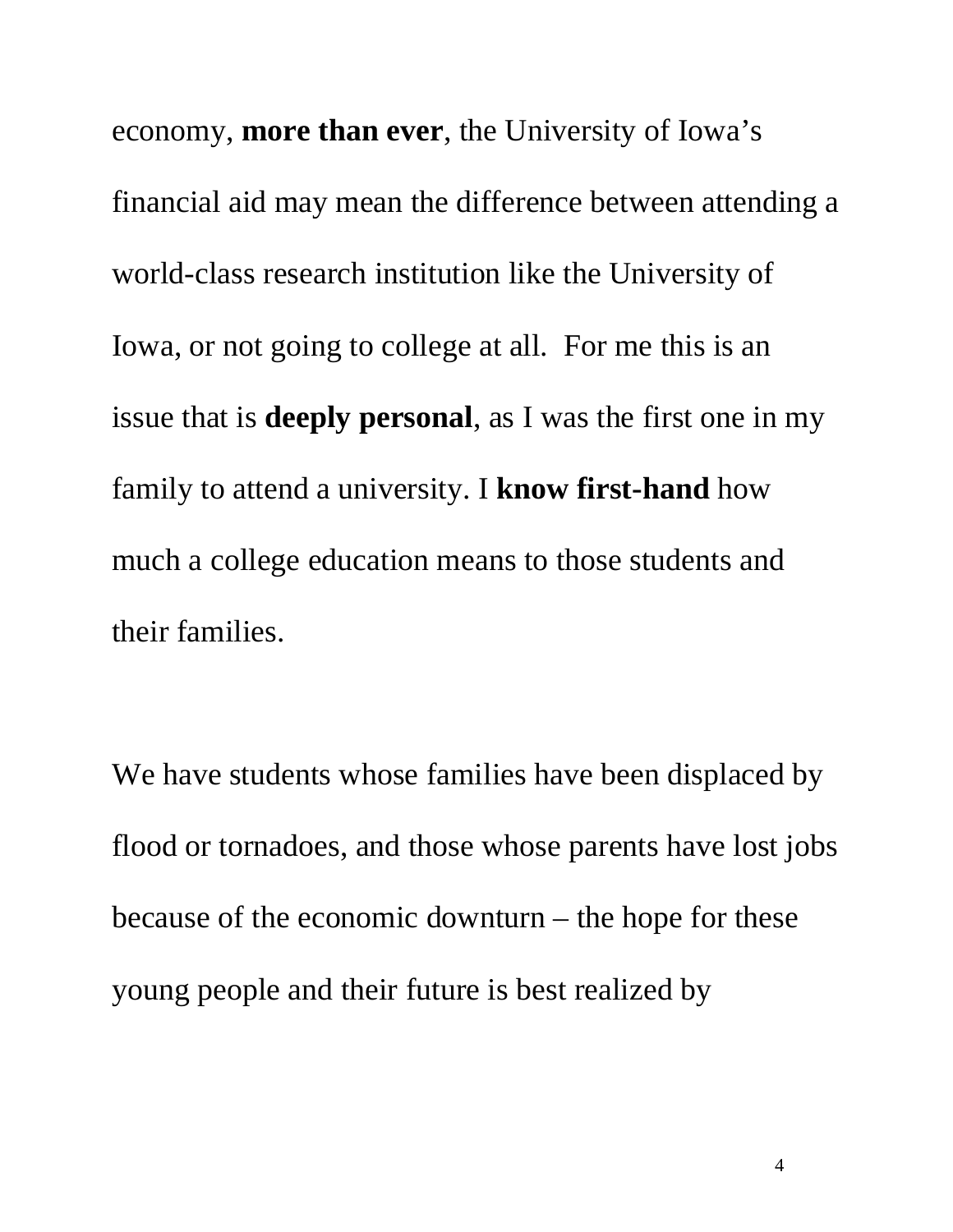continuing their education and we are determined to help them.

Iowa is also a state that has an aging demographic. The University of Iowa is not only among the largest employers in the state – it also educates and trains the largest number of young people from Iowa and elsewhere than any other entity in the state.

We must be able to continue to **recruit the best and brightest students** from Iowa and beyond, providing merit scholarship money that will entice them to come to our university and to begin their post-graduation lives **in Iowa**.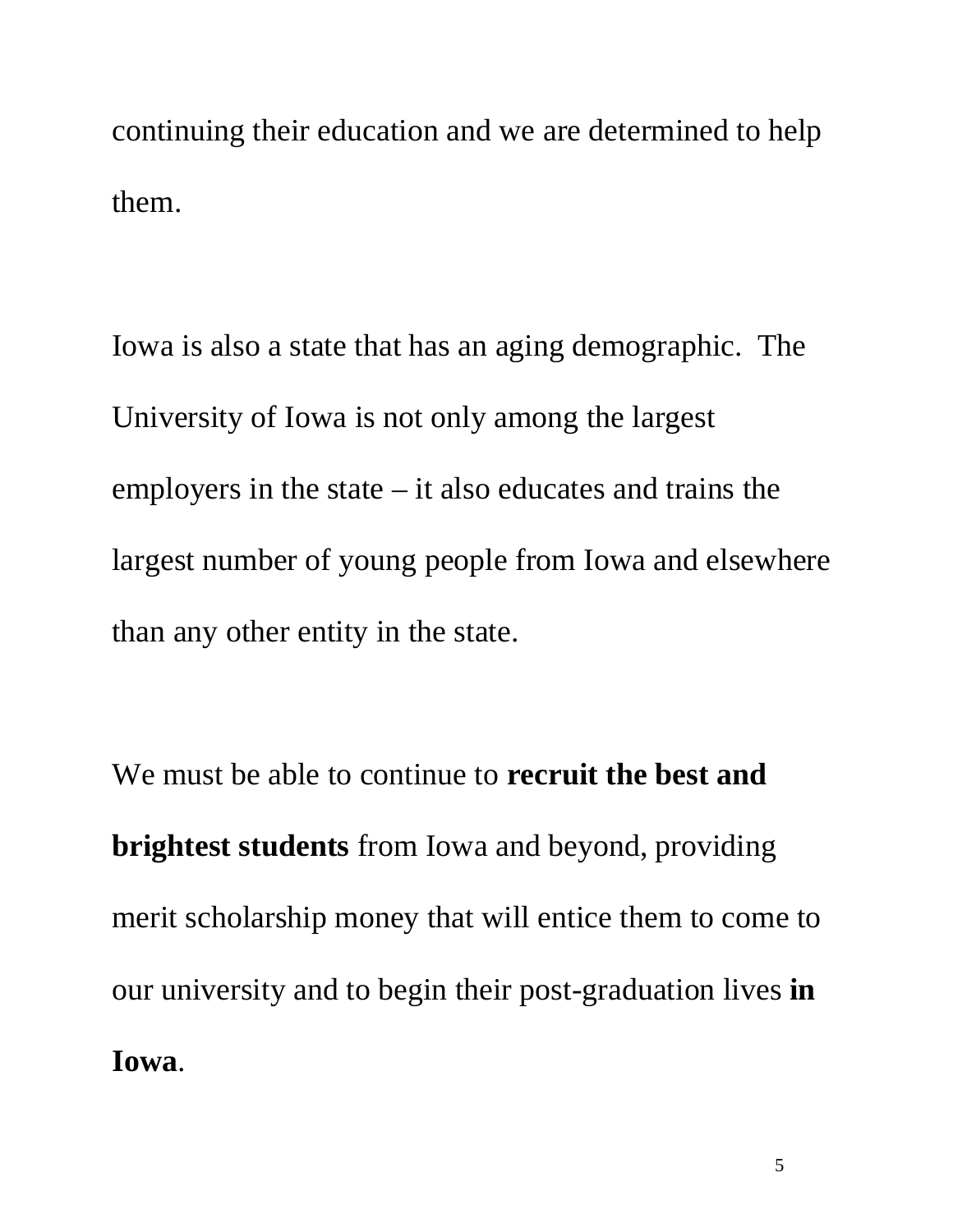We must be able to continue to **attract and retain highly respected scientists**, such as Mike Welsh, a distinguished scientist and Howard Hughes investigator, whose research in cystic fibrosis is **admired throughout the world**. Or Bruce Gantz and Kate Gfeller, **who have broken ground** in their work with cochlear implants and speech therapy. Or Alec Scranton, who holds nine patents, and whose research is on pollution prevention and energy conservation. All of these, and many more, renowned scientists are Iowa natives who have **contributed vast knowledge and prestige to our state**.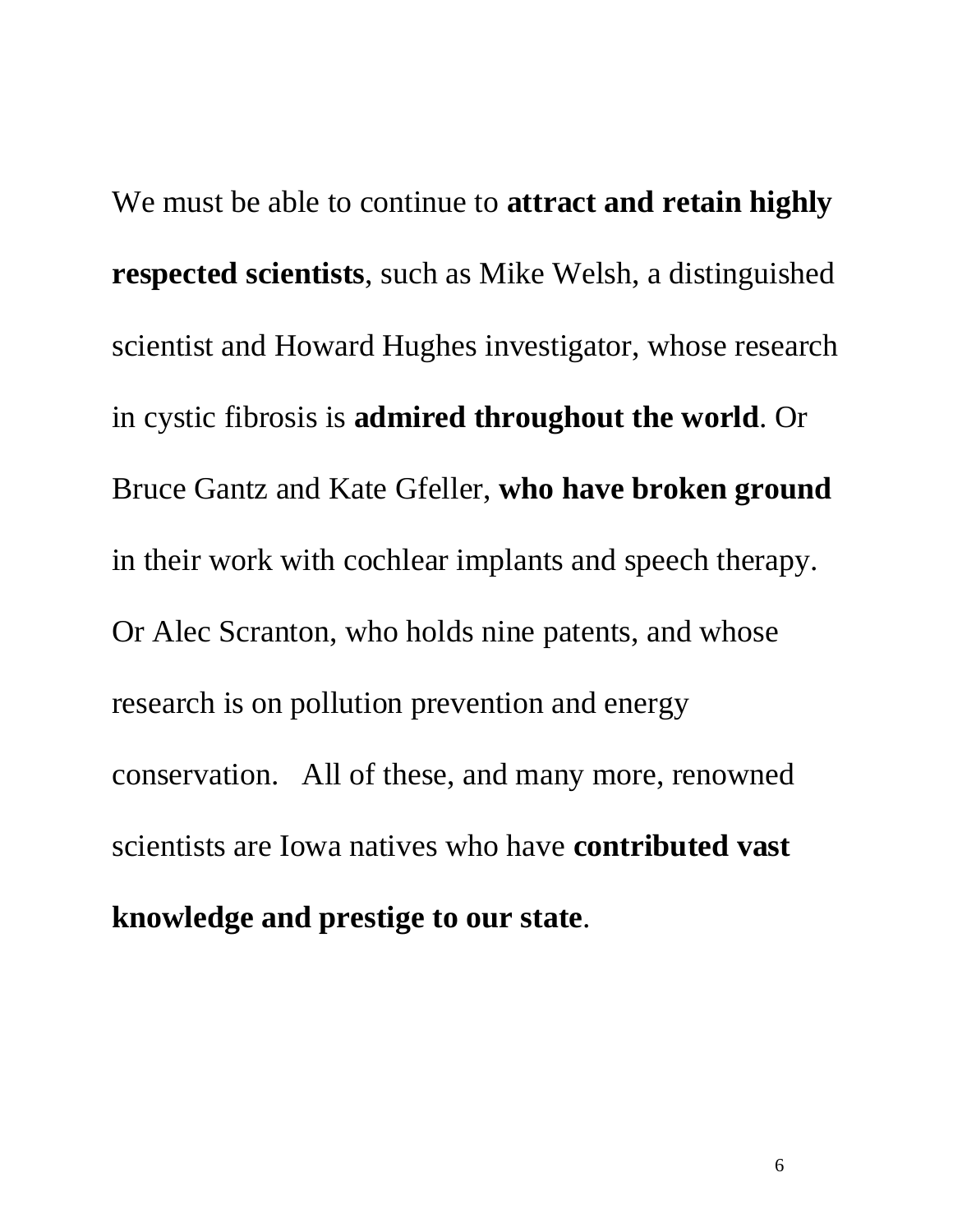We also must be able to continue to support the birth and incubation of **new commercial enterprises** resulting from research and business collaborations. **Integrated DNA Technologies** is one such University spin off that has achieved **double-digit growth** during the past ten years. Currently, it supplies more than 60,000 customers worldwide with custom nucleic acids, and **works closely** with our university in DNA research.

These examples illustrate why we **cannot detour from our mission**, despite these challenging times. Our mission has an impact on countless lives within Iowa and around the globe. Our mission also contributes to a positive economic impact throughout the state.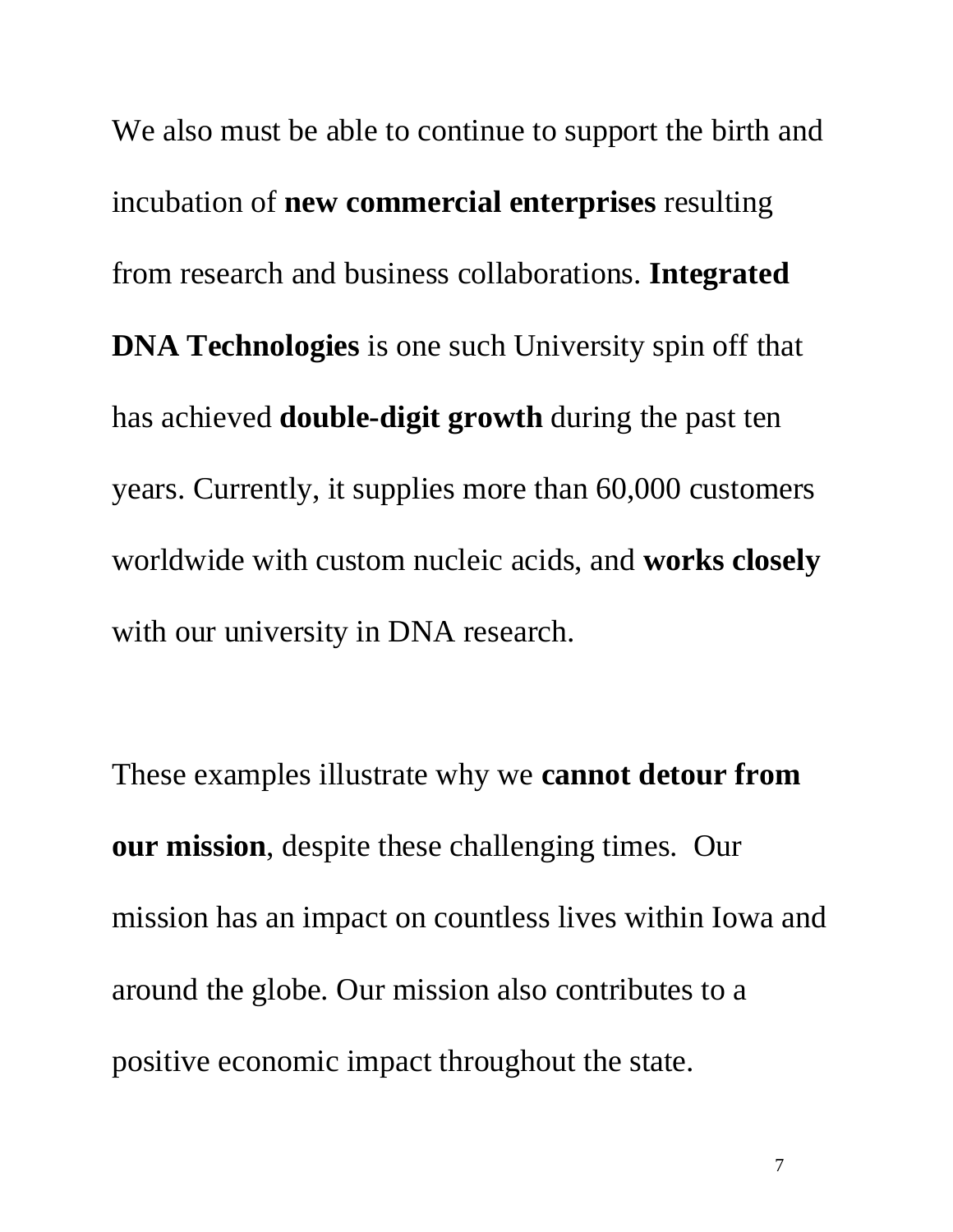• Regardless of whether they were born in Iowa, many of our graduates **remain in Iowa** and enrich their communities with their knowledge as they **boost their local economy** with their employment. In fact, we educate many of the state's professionals, including: o **79 percent** of Iowa's dentists o **50 percent** of Iowa's physicians o **47 percent** of Iowa's pharmacists

• The University is also an economic engine for the state. o Our health care operations at the University of Iowa **are a 1 billion dollar** economic enterprise**.**

o **45 percent** of Iowa's bachelor-degreed nurses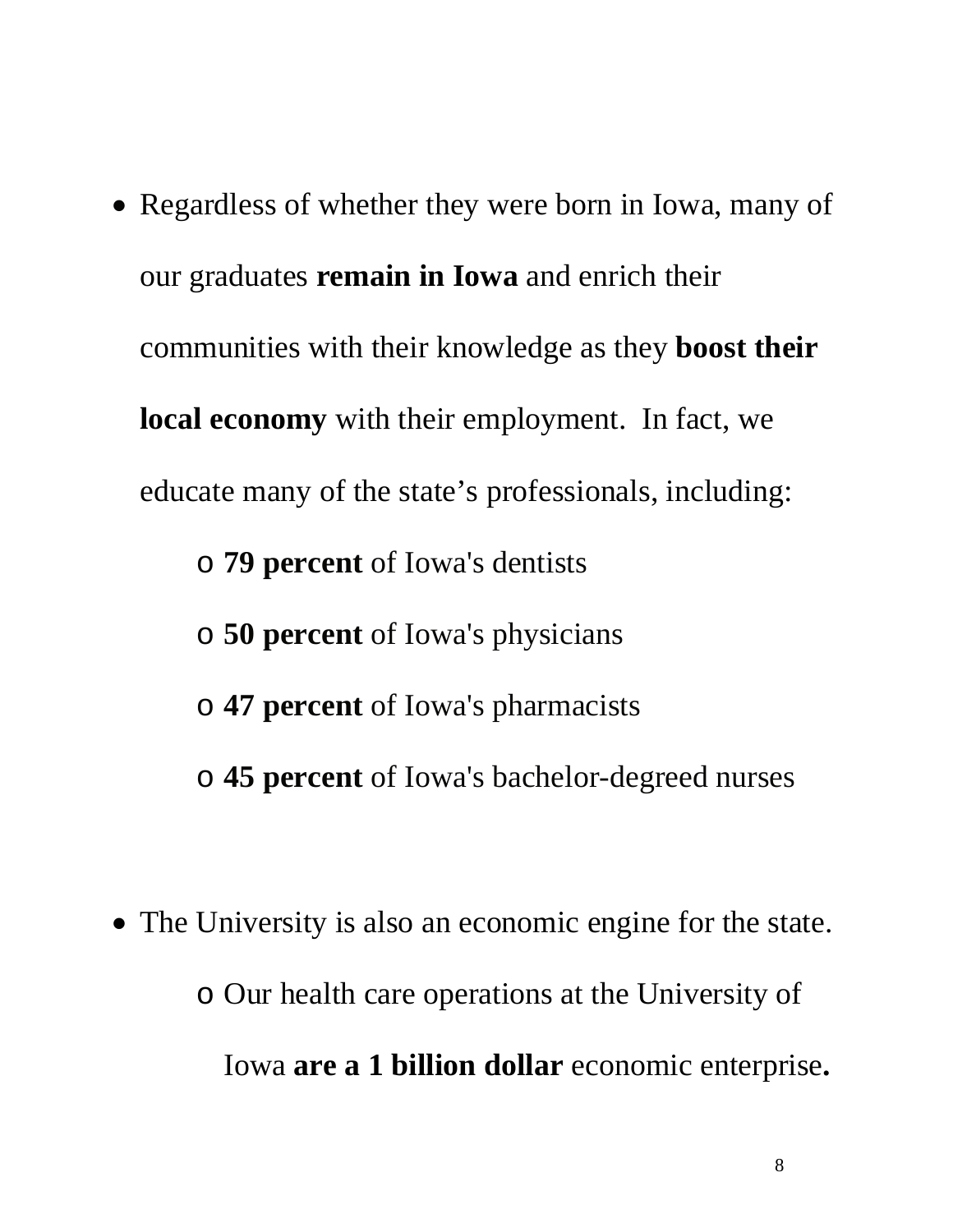## o In the past year we were awarded **nearly 400 million dollars in gifts, grants and contracts**. These restricted funds are aggressively pursued by the University which is nationally competitive for grant funding.

- o And, for every dollar the State of Iowa appropriates to us, University of Iowa **generates an additional six-point-eight dollars**. That's a **680 percent return on investment**.
- o Let me repeat, for every state dollar you invest in the University of Iowa, the University generates nearly seven dollars for the state's economy. Investments in our states' human capital are investments that will transform Iowan's lives and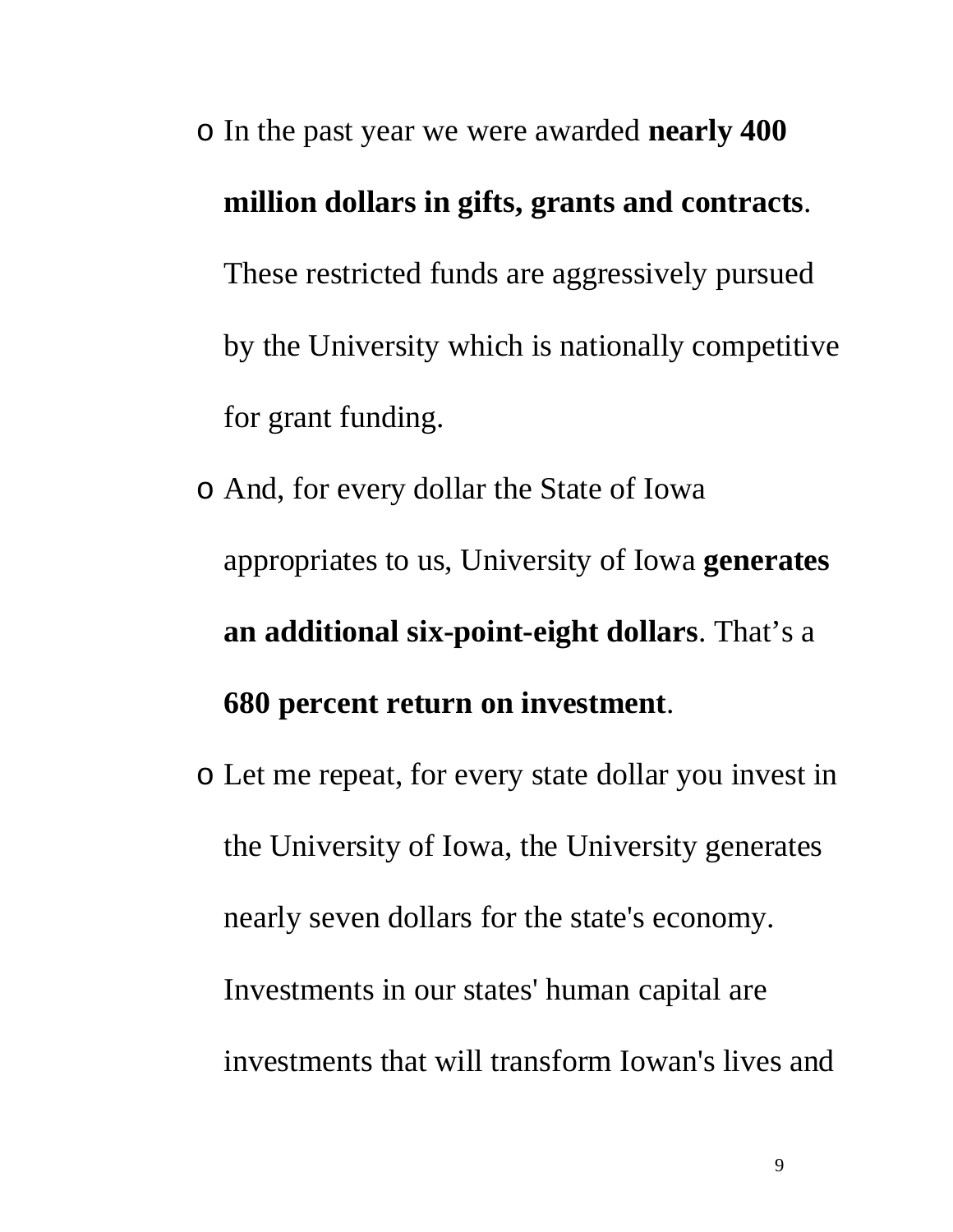will pay dividends for years to come. That is true economic stimulus.

**Without your support** of University of Iowa's core priorities, this impact on Iowans and the state's economy **would not exist**. So, let me put our current situation in perspective.

Just like the state's general fund is the **backbone of the state's budget**, the **General Education Fund** is the backbone of our University budget. The General Education Fund is comprised of **two primary revenue sources** – state appropriations and tuition.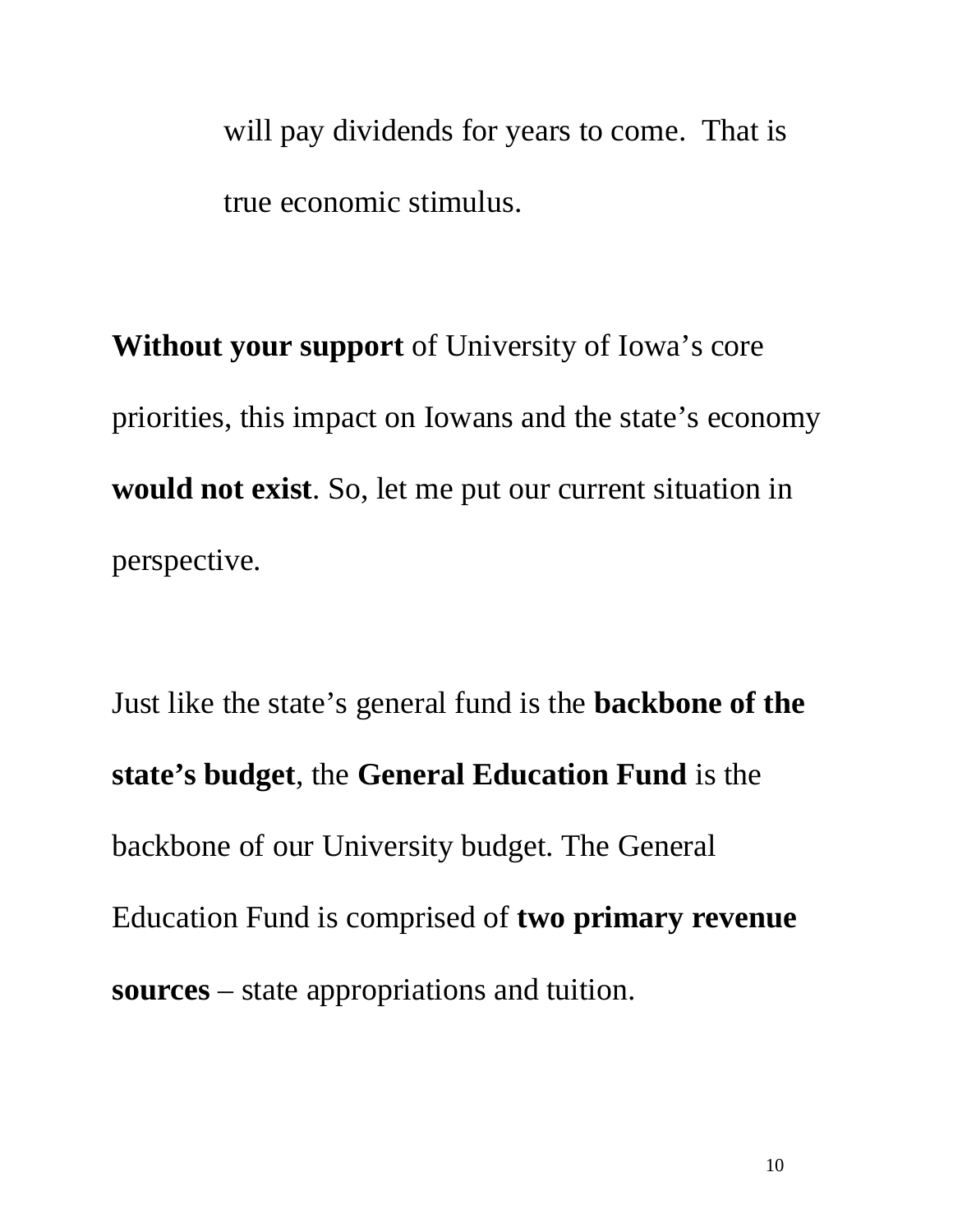We require our auxiliary enterprises, including **Athletics, Residence Halls, Utilities, UIHC, Parking and Transportation, to be self-sustaining**. Their charges and fees cover their costs and **we do not support them with state appropriated funds**.

Make no mistake, however -- the General Education Fund finances **the majority** of expenses related to providing an undergraduate education – **our biggest priority**. In the past, we have been **responsible stewards** of the core support we've received from the State, and we will continue to be.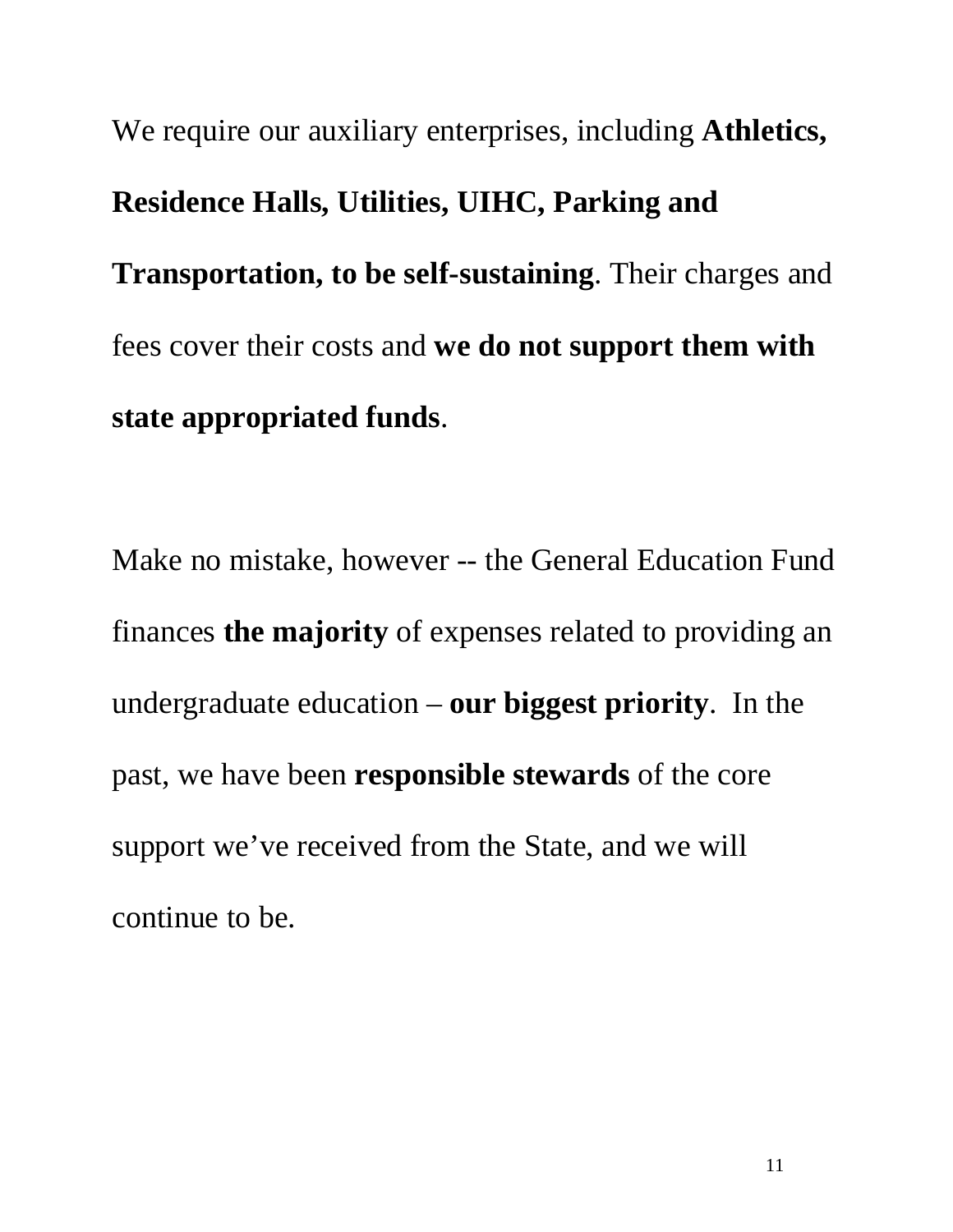While the University of Iowa colleges and enterprises continue to work on their plans to manage the Fiscal 2010 budget cuts, I have appointed **six central task forces to explore potential cost savings** that could have an impact University-wide. These include:

- **Human resources-related options**, such as early retirement incentives and benefits savings.
- **Deferring capital expenditures**
- **Reducing support for non-academic enterprises**.
- **Reducing energy costs**.
- Savings in **facilities and grounds maintenance**
- **Organizational changes**, such as consolidation of some functions.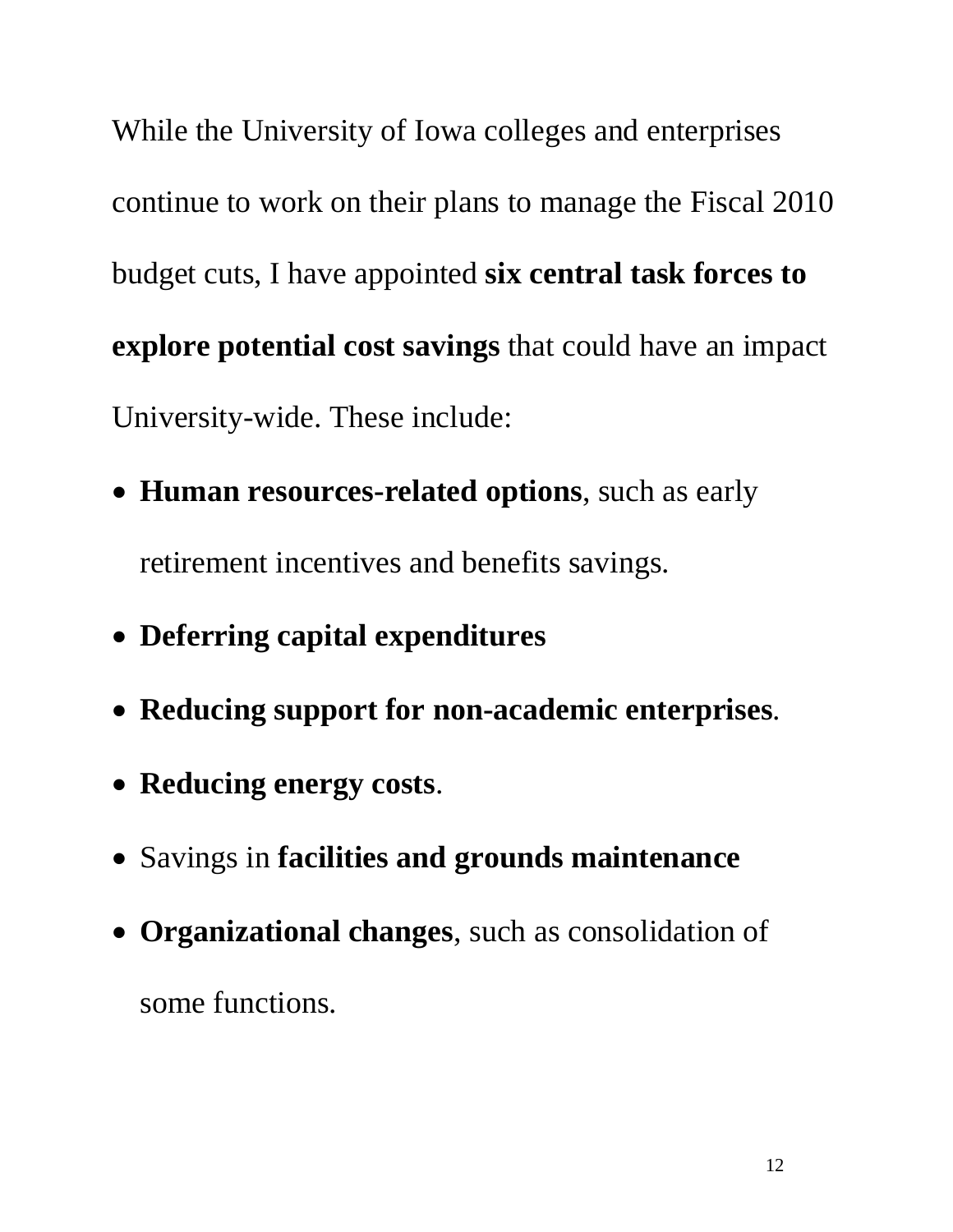We are examining **every program and function** at University of Iowa for **potential long-term savings**. My administration, the colleges and each department **will consider ALL options**.

All of this is being done in the context of two issues that inform our actions now and will continue to be critical to consider as we move forward. First and foremost, there are continuing and enormous **flood recovery efforts** to consider. Our initial estimate of \$230 million in damages, we now know represents only a portion of the eventual costs of recovery. What the total cost may be is still being determined and will be presented to the Board of Regents later this month. Second, there are **unavoidable**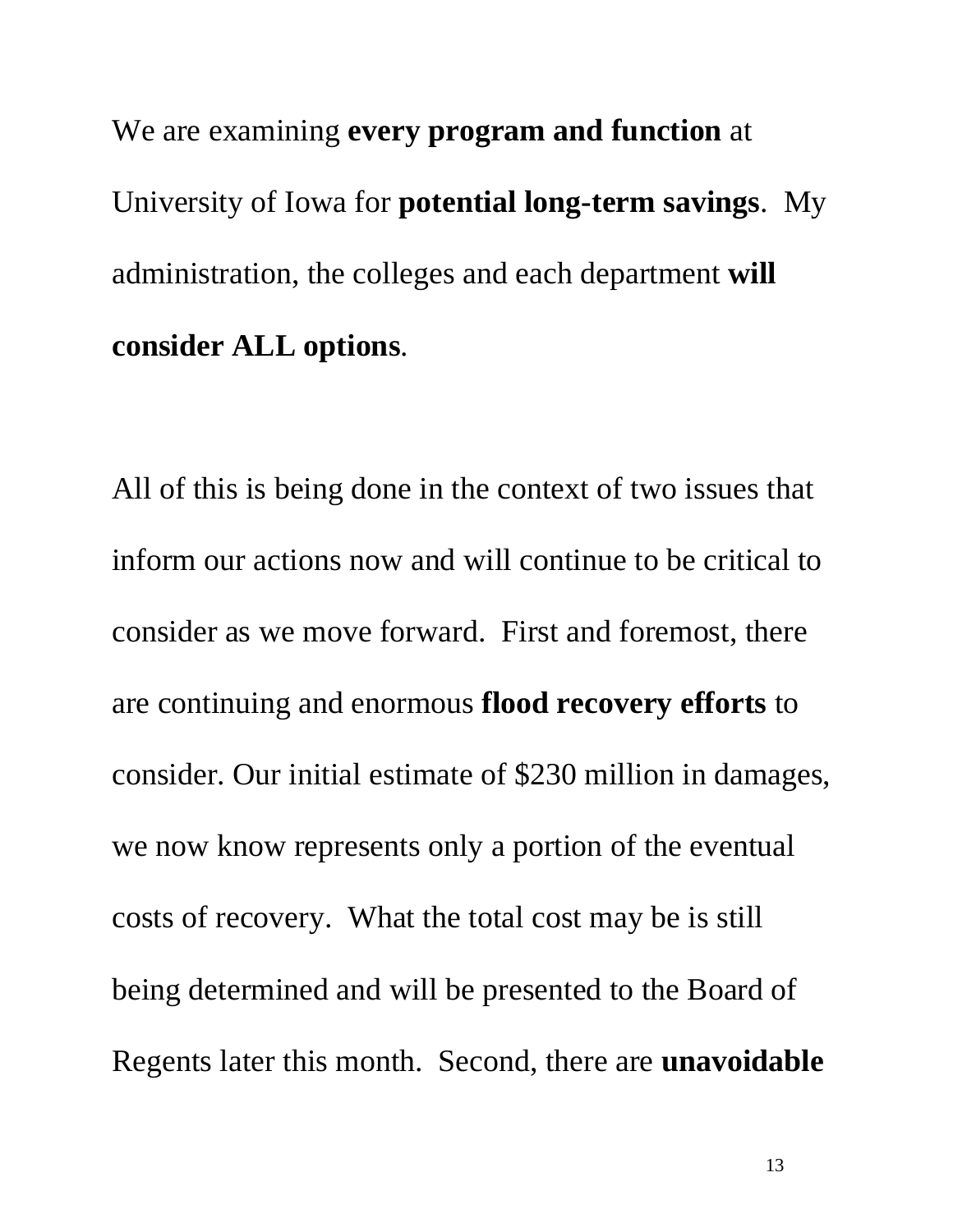**cost increases** associated with running the University. We may have to employ **short-term measures**, such as temporary pay reductions **in some form**, while we **realign the University of Iowa for the long term**. Be assured, however, that **we will leave no cost saving option unexamined**.

Let me say finally, that I could not be **more committed to public universities** in general, and specifically to the power of the University of Iowa to **transform lives** – the lives of its students and faculty, as well as those who benefit from their accumulated talents and expertise. I am a product of public universities, and I believe they are **truly the foundation for the world's greatest successes**.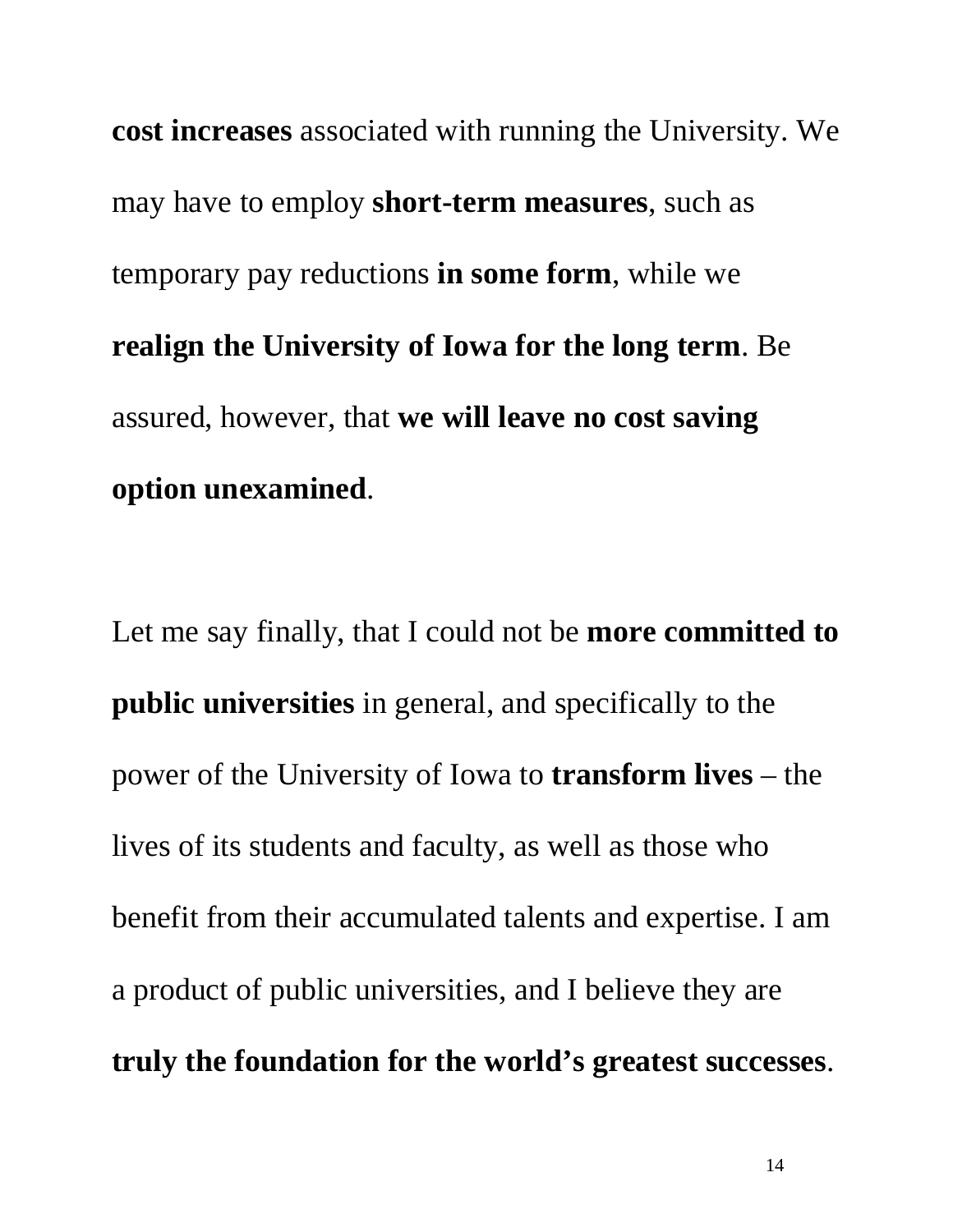So, while we, like all Americans, must **tighten our belts**, I believe we **cannot hesitate** when it comes to **investing in our mission as a public university**. We must work together to ensure that new students are given the best opportunities:

- to **learn and grow**;
- to **fuel the ongoing discoveries** that will ultimately save and improve human lives;
- to **support greater understanding** of our lives and the world;
- and to create a culture where we become **more responsible stewards** of the environment – to protect ourselves, our children and their children.